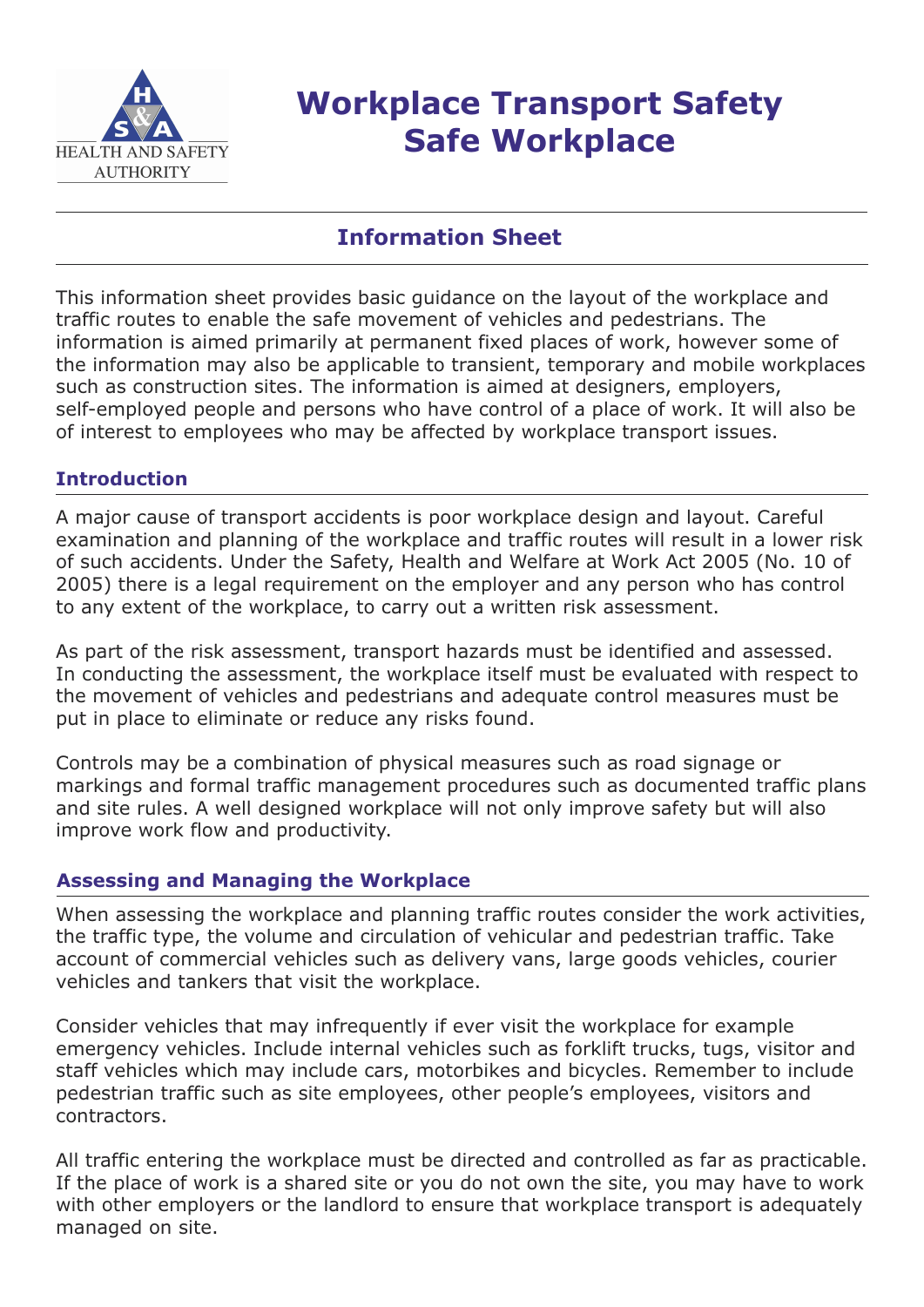Outlined below are some of the features of the workplace which need to be evaluated during the risk assessment process.

## **1. Vehicular Traffic Routes**

- Review access and entry into the site. Does traffic have to cross a major road to enter/exit your site? Is an alternative arrangement possible?
- Control pedestrians and vehicles entering the site for example, by use of barriers or access gates. Ensure that equipment that has to be operated by drivers such as entrance barriers can be operated from a safe location. Ensure that if gates or barriers are to stay open that they are adequately secured.
- Ensure that drivers have adequate visibility to enable them to see hazards. Check that landscaping does not affect visibility especially at junctions. In certain situations, boundary wire mesh fencing may be more appropriate in certain site areas where a wall may restrict vision. Take account of left hand drive vehicles which may visit your workplace. These vehicles may have different lines of visibility.
- Eliminate the need for reversing, where possible. Consider one way systems and drive through loading and unloading areas, turning points or if space is limited consider engineering controls such as turntables.
- Ensure that traffic routes are constructed of suitable material for the location, type of traffic and the size of the route. The route should be firm, have adequate drainage, a suitable driving surface, clearly defined edges and be wide enough for the movement of the largest vehicle and its load.
- Avoid traffic routes passing close to hazardous areas such as chemical storage tanks. Keep routes away from entrances or doorways used by pedestrians. Avoid sharp or blind bends and steep slopes on traffic routes. If blind spots or sharp bends cannot be avoided, provide mirrors to improve vision.
- A Look at areas where height clearance or height restriction may be an issue such as overhead electrical cables or pipelines. Remember visiting vehicles to your site may have varying height clearance.
- $\triangle$ Keep routes free of obstructions, but where unavoidable ensure that they are clearly marked. Provide impact protection for vulnerable parts of the workplace such as lamp posts, pipe work and columns.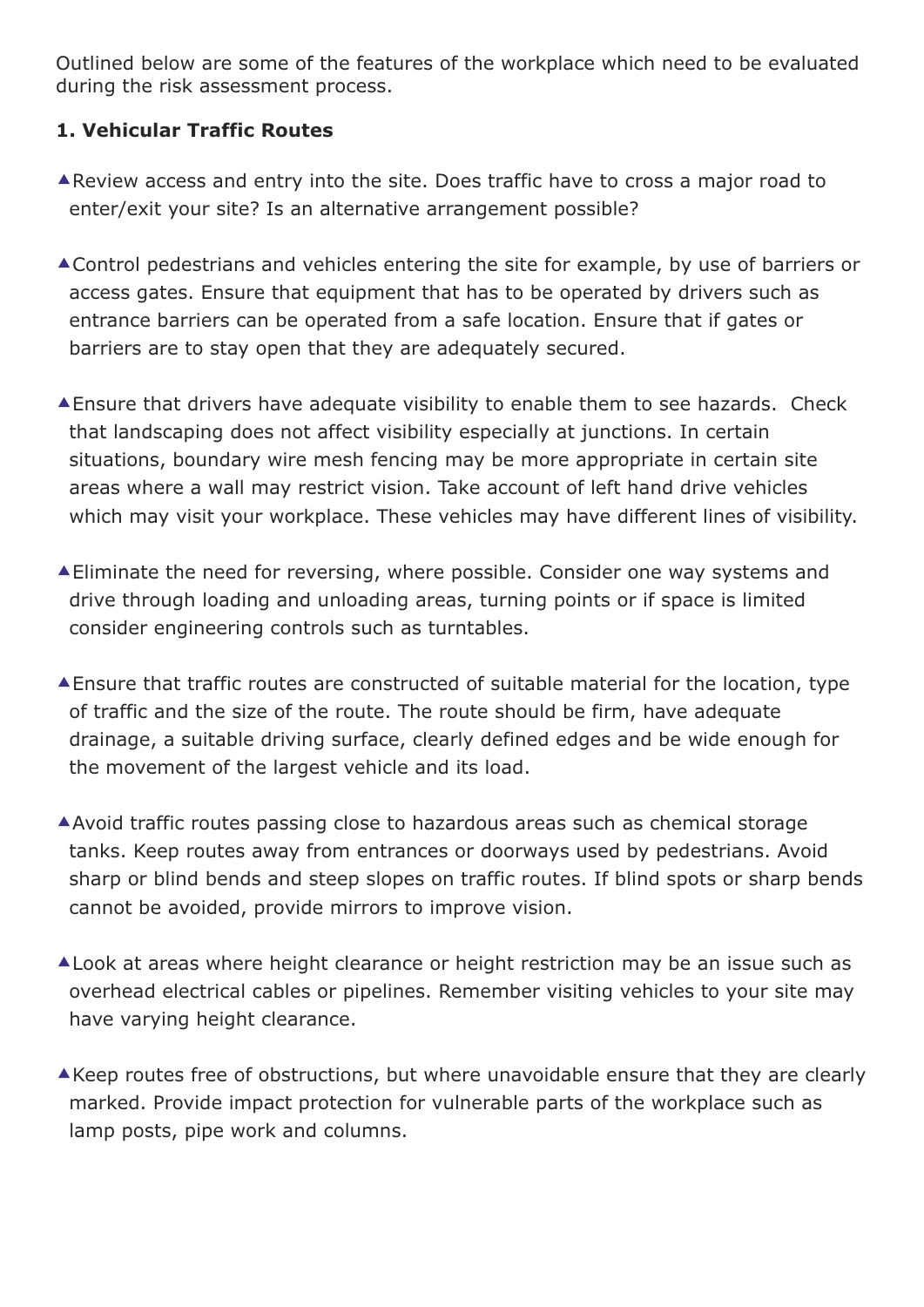## **2. Pedestrians**

- Segregate pedestrians from vehicles. Provide obvious separate footpaths or walkways for pedestrians. The width of the walkway should be wide enough for the number of people expected to use it. Wider walkways will be required where larger groups of people are expected to use the walkways at the same time. Where this is not feasible ensure that the traffic route is wide enough for both vehicles and pedestrians to use it safely.
- Provide pedestrian crossing points which have good visibility for both the driver and the pedestrian. If the road is wide, provide a central refuge for the crossing pedestrian. If there is heavy pedestrian traffic on site, consider traffic lights, subways or pedestrian bridges. Consider the provision of barriers, rails or pedestrian deterrent paving to direct pedestrians to designated crossing points and prevent pedestrians crossing at blind spots.
- Provide barriers at entrances and exits to buildings to prevent pedestrians walking directly into traffic. Provide separate vehicle and pedestrian entrances into buildings, with vision panels on all doors.
- At busy periods for example lunch time and the start and finish of the working day, consider prohibiting or limiting vehicular traffic in the areas that will encounter pedestrians.
- Ensure that pedestrians wear High Visibility jackets or vests in areas where workplace vehicles are operating.
- **A** Provide safe areas for drivers whilst vehicles are being loaded.

# **3. Signage and Road Markings**

- Mark and signpost all vehicular and pedestrian traffic routes both internally and externally. Mark or signpost information such as any restricted/no parking areas, pedestrian crossings, traffic lanes, directions, junctions, stop lines, changes in gradient, kerbs, bollards, route edges, limited head space areas, speed limits and sharp bends.
- All road signage should comply with the Department of Transport Traffic Signs Manual.
- All safety signage and markings must comply with the Safety, Health and Welfare at Work (General Application) Regulations, 2007 (S.I. No. 299 of 2007) - Safety Signs at Places of Work - Part 7, Chapter 1.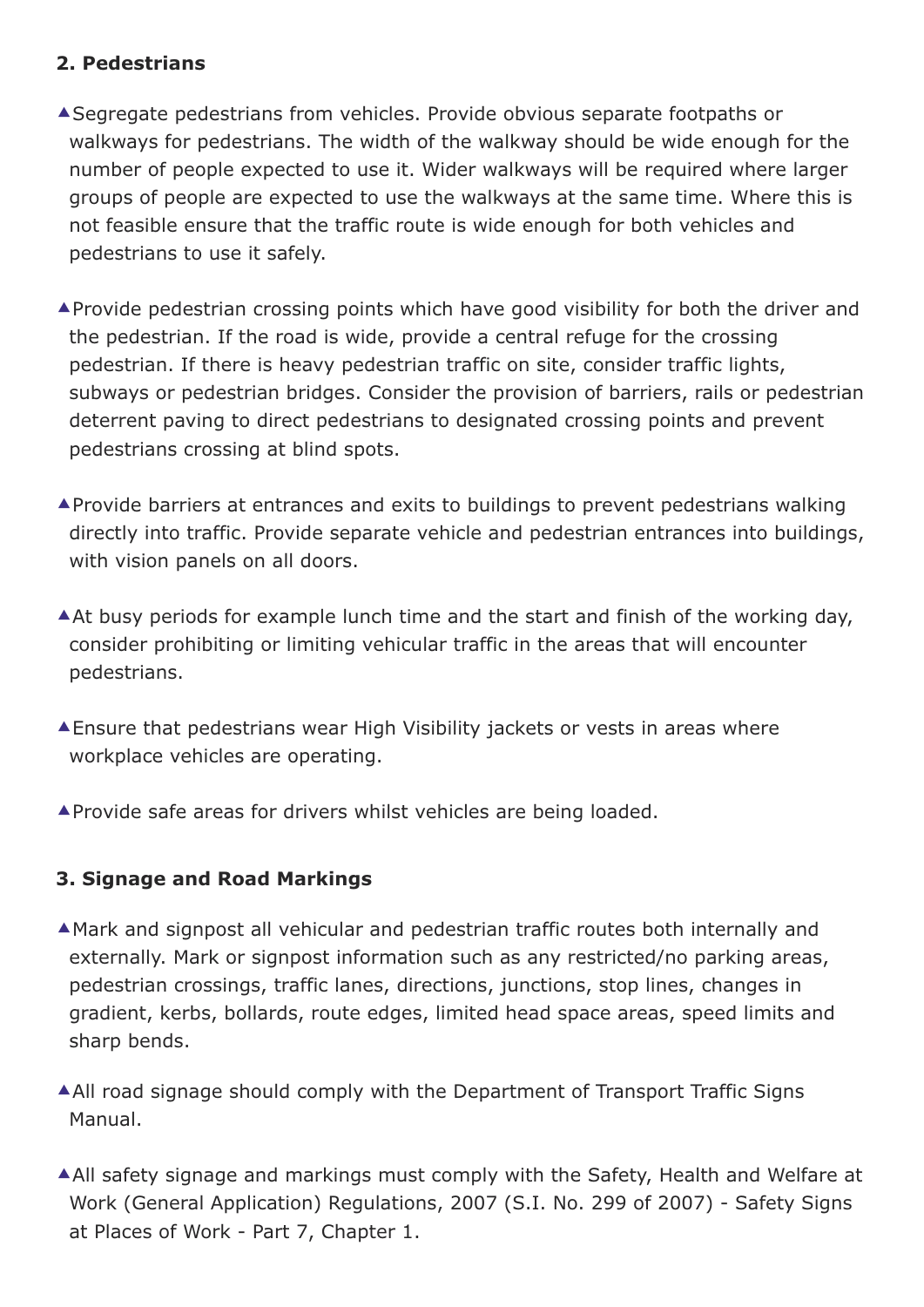- All signage must be clearly understood. Use pictograms where possible.
- Use reflective or illuminated signage where work is carried out outside of daylight hours.
- ▲ Place signage in appropriate locations so that people have time to see and understand the signs and take appropriate action. Place appropriate signage at the workplace entrance to indicate the main site rules for example, traffic routes, speed limits. For large places of work, such as factories, industrial estates and docks, maps placed at prominent locations may also be of assistance.
- Ensure that signage and markings are not obstructed by objects or shrubbery. Check that signs and markings are clearly visible at both day and night, when wet or dry and that artificial lighting does not affect visibility.

# **4. Lighting**

- Provide appropriate lighting on all traffic routes and yard areas. Ensure that the lighting is positioned correctly. Remember in loading bays, large goods vehicles may restrict the lighting if it is centrally positioned.
- Ensure that the lighting does not cause a risk of glare to vehicle drivers. Check that drivers are not subjected to extreme light variations especially if driving from a dark warehouse out into a bright yard.

# **5. Traffic Control/Speed**

- ▲ Put in place appropriate speed limits for the site. The limit set should be based on risk assessment and take account of the route layout, the vehicles using the route and the loads being carried. Different areas of the site may require different speed limits. Remember that many vehicle speedometers are ineffective at low speeds and some transport vehicles do not have speedometers.
- Monitor and enforce the speed limit once in place. For example, CCTV can assist in measuring speed between two fixed points.
- Consider limiting vehicle speed using traffic calming measures for example, rumble strips, speed humps, narrowing roads using bollards, raised curbs. However, ensure that the correct calming measure is selected for the traffic type as inappropriate use may create an additional hazard. Ensure that any traffic calming measures are clearly visible and if appropriate well lit and/or reflective.
- Consider traffic lights, speed sensors, flashing warning signs and electronic speed zoning to assist in controlling traffic flow and speed.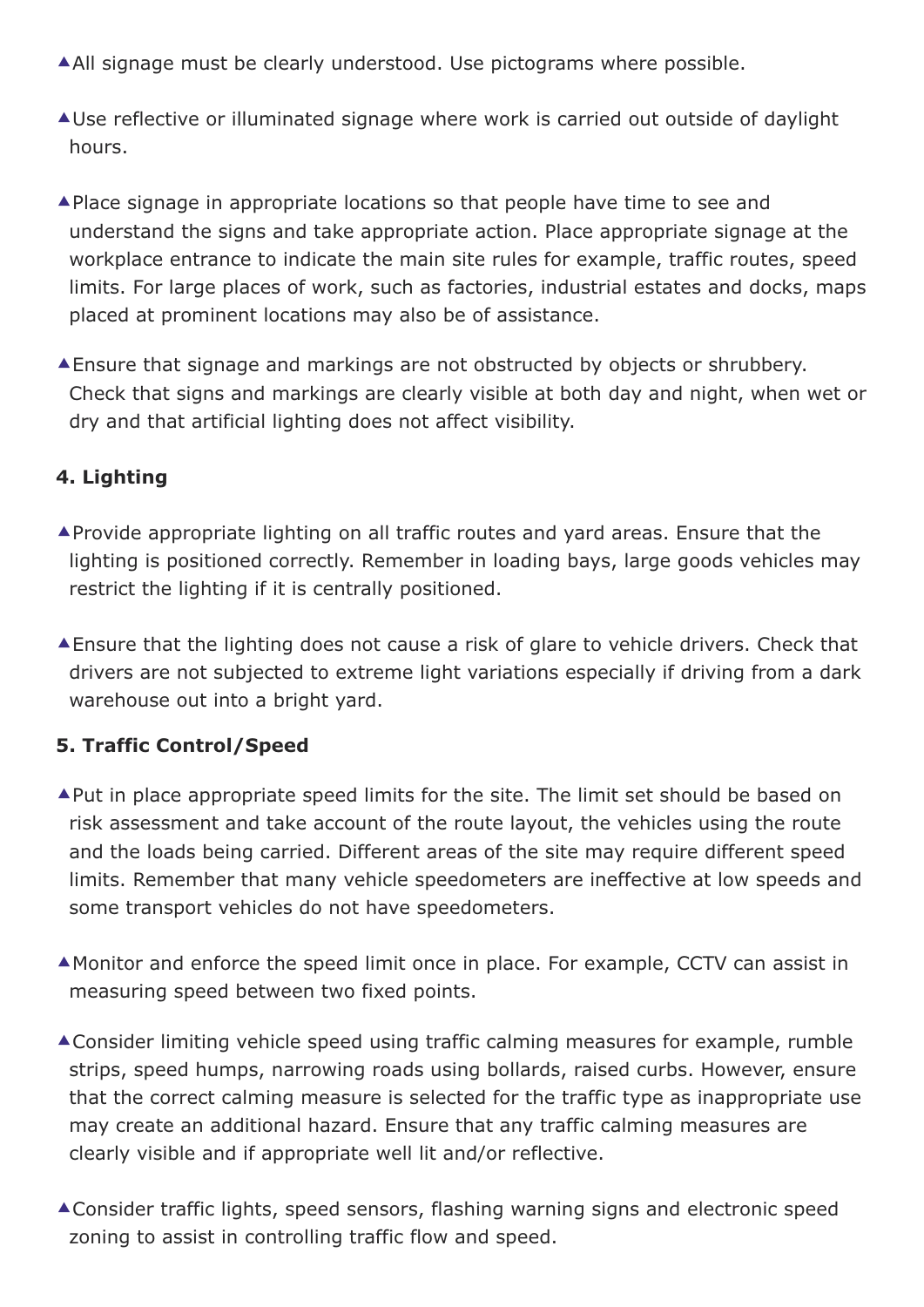## **6. Parking**

- Adequate numbers of safe, well lit and suitably designed parking spaces should be provided for all parking needs and vehicles using the workplace. On site parking should enable separation between work and private vehicles.
- Parking should be easy to find, clearly marked and ideally as close as possible to where people need to go once they leave their vehicles.
- Ensure that employees and drivers park in their designated area.
- Ensure that parking areas do not obstruct key access routes or fire hydrants.
- Where possible provide drive through parking spaces. If this isn't feasible, encourage staff to reverse into parking spaces as this reduces the number of vehicles reversing out into a flow of traffic and improves visibility for departing vehicles.

### **7. Housekeeping and Maintenance**

- Regularly clean and maintain all vehicular and pedestrian traffic routes, lighting, mirrors, signage and route markings. Check that all signage is clearly legible and visible. Ensure that safe systems of work are in place for employees carrying out maintenance activities and that the work is carried out when vehicles are not in operation in the area.
- Ensure that all surfaces have a good grip. Ensure that pedestrian footpaths are kept clear of obstructions like shrubbery and materials that may cause slips, trips or falls such as mud or ice. Provide foot scrappers for employees and scrubbers for vehicle tyres where required.
- Provide emergency spill kits and documented procedures in the event of spillages.

#### **8. Safe Systems of Work**

- Following the site assessment, prepare a traffic management plan. The plan will form part of the overall traffic management system. As part of the plan, include a site map which identifies the traffic routes for vehicles and pedestrians. The level of detail of the plan will depend on the complexity and size of the site and the volume of vehicular and pedestrian traffic operating in the workplace.
- Ensure visiting drivers know the site rules and traffic management plan, who and where to report to, the layout of the workplace and the traffic route to be taken.